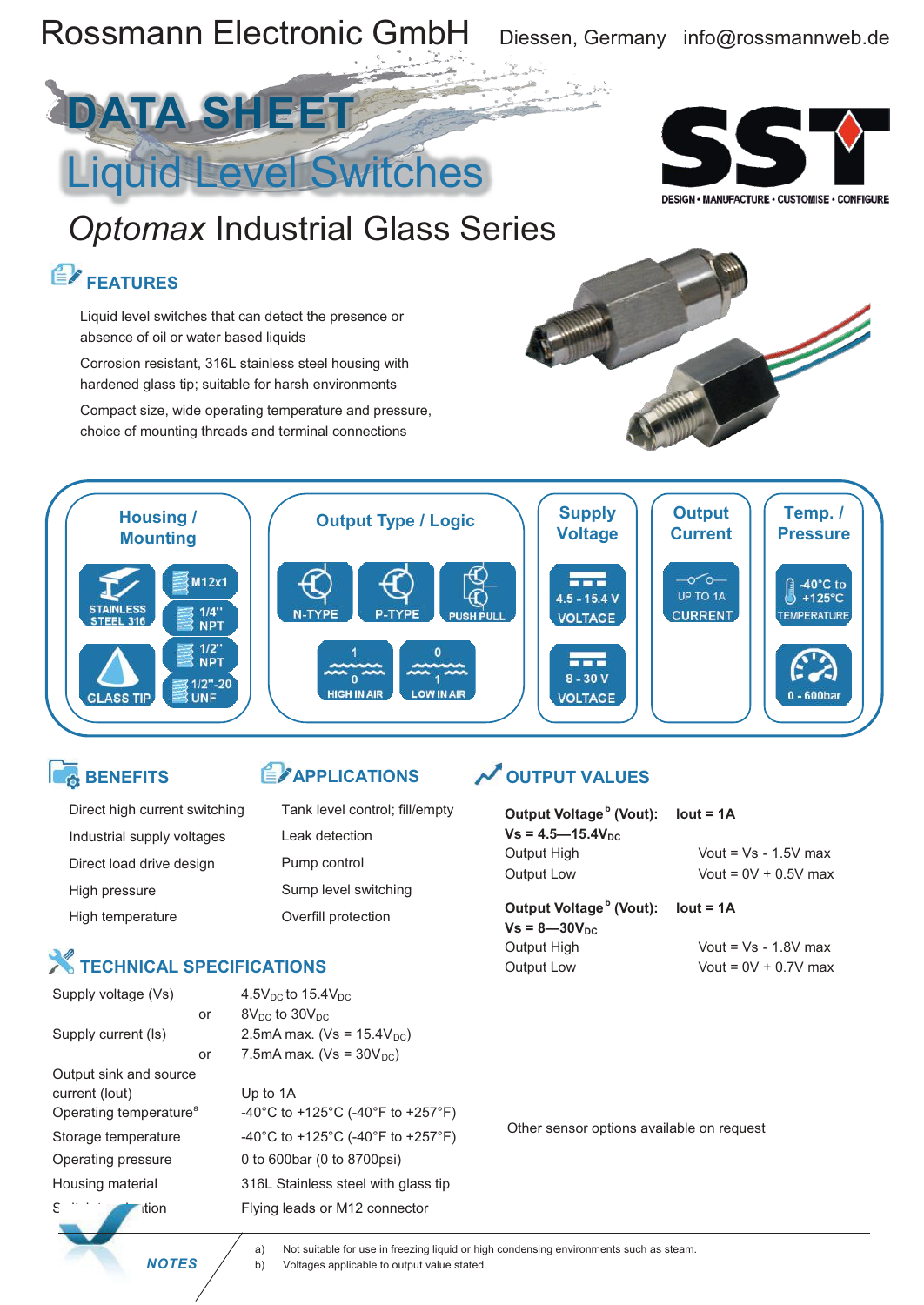# Rossmann Electronic GmbH Diessen, Germany info@rossmannweb.de

M12x1 with hex nut

Housing Series

G2x0 G6x0

100 bar / 1450 psi maximum

3 Nm / 26.5 in-lbs maximum

1/2"-20 UNF with O-ring

**HOUSING SPECIFICATIONS**

Thread<sup>d</sup>

Pressure<sup>e</sup>

Tightening Torque<sup>f</sup>

## **TE OUTLINE DRAWING**

All dimensions shown in mm. Tolerances =  $±1$ mm.

### **G2x0 Series<sup>c</sup>**





#### **G6x0 Series**





|                                | <b>Housing Series</b>         |                               |
|--------------------------------|-------------------------------|-------------------------------|
|                                | G7x0                          | G8x0                          |
| Thread <sup>d</sup>            | $1/4$ " NPT                   | $1/2$ " NPT                   |
| Pressure <sup>e</sup>          | 100 bar / 1450 psi<br>maximum | 600 bar / 8702 psi<br>maximum |
| Tightening Torque <sup>f</sup> |                               | 3 Nm / 26.5 in-lbs maximum    |

**G7x0 Series<sup>c</sup>**





## **ELECTRICAL INTERFACE OPTIONS**

**Flying Leads**



| <b>Wire</b> | <b>Designation</b> |
|-------------|--------------------|
| Red         | Vs                 |
| Green       | Output             |
| Blue        | n۷                 |

### **G8x0 Series**





**M12 Connector**



| Pin | <b>Designation</b> |
|-----|--------------------|
|     | Vs                 |
| 2   | Not connected      |
| 3   | 0V                 |
|     | Output             |

 *NOTES*

c) Standard switch dimensions shown; when fitted with M12 connector, the overall length of the switch is 63.6mm.

- d) Refer to mounting information on page 4.<br>e) When correctly sealed.
	- When correctly sealed.

f) Do NOT over-tighten as this can permanently damage the switch.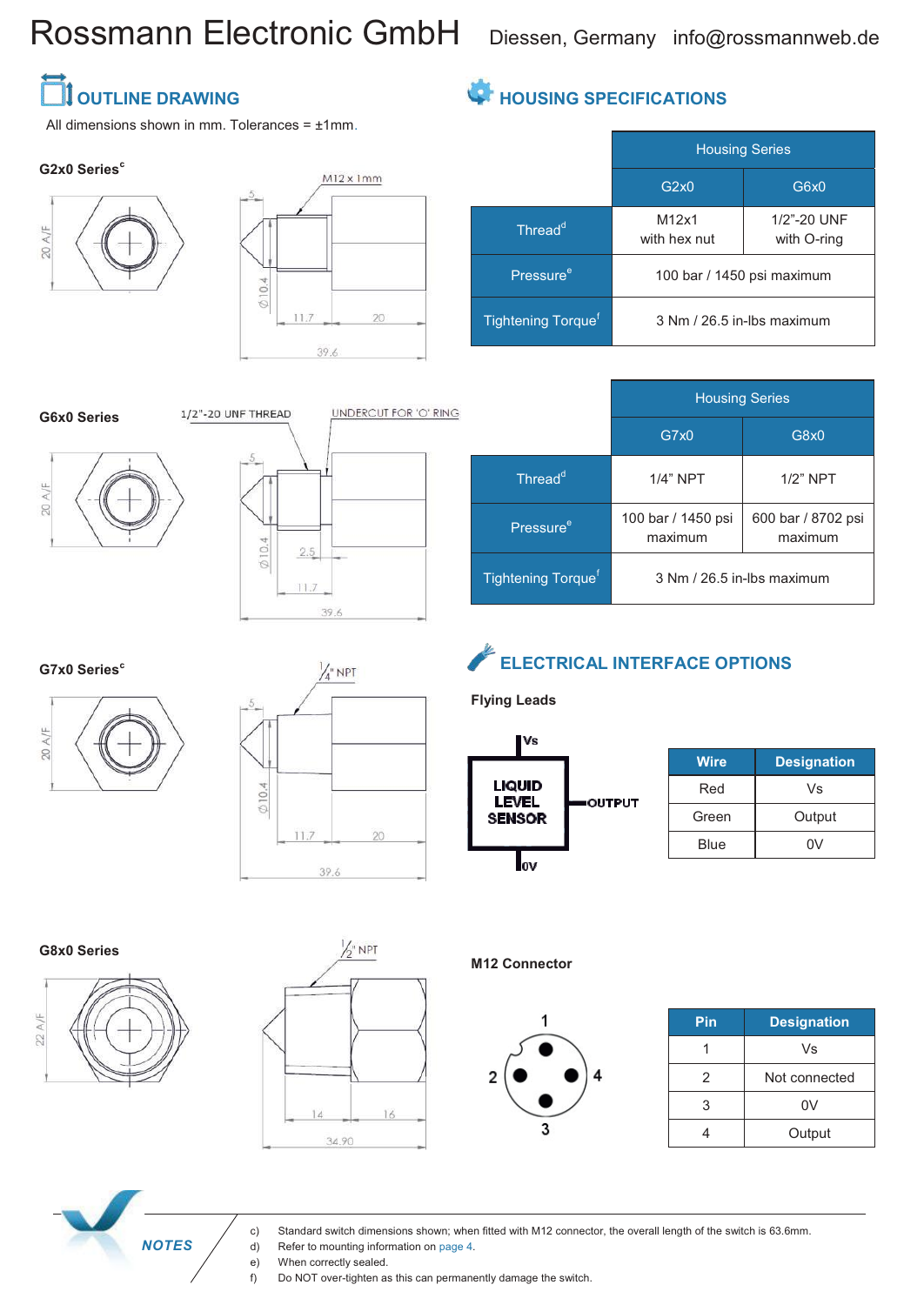# Rossmann Electronic GmbH Diessen, Germany info@rossmannweb.de

## **CIRCUIT DIAGRAMS**

In order to suit any application, these switches have been designed with various output circuit configurations. They are identified by the 3-digit output type code in the part number as shown in Order Information.







N-Type High in Air









CAUTION: Take care when connecting loads. The minimum load impedance should not exceed Vs/max output current. **Note:** Shorting the output to Vs or 0V will result in irreparable damage to the switch.



N-Type with Internal 10kΩ Pull-Up Resistor



N-Type Low in Air





N&P-Type Push Pull Low in Air